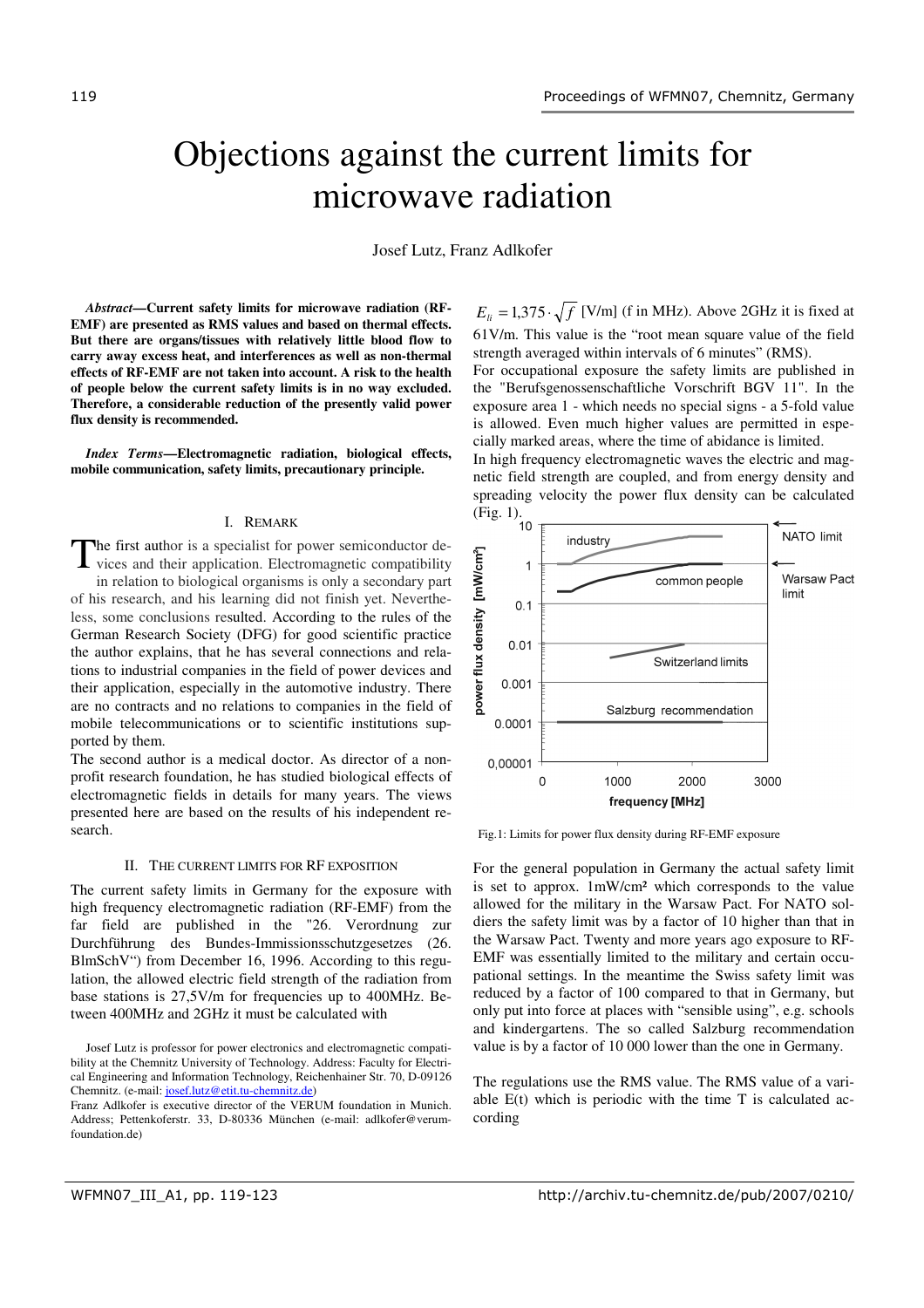#### 2 1 0  $\frac{1}{\pi} \int E(t)^2$  $\overline{\phantom{a}}$  $\overline{\phantom{a}}$ J 1  $\mathbf{r}$ L L Γ  $=\left(\frac{1}{T}\right)^T$  $E_{\text{eff}} = \frac{1}{T} \int_{0}^{T} E(t)^2 dt$  $E_{\text{eff}} = \frac{1}{\pi} \int E(t)^2 dt$

For a signal in sinus form the RMS value results to  $E_{\text{eff}} = 1/\sqrt{2}$  of the amplitude (Fig. 2 top).



Fig 2: RMS value of a sinus form function (top) and of a pulsed sinus form function (bottom)

If the variable E is pulsed, the pulses are repeated with the period T, during  $T_{puls}$  the signal is on, during T- $T_{puls}$  the signal is off, then follows with

$$
a = \frac{T_{puls}}{T} \qquad \text{with } 0 \le a \le 1
$$

for the RMS value of the pulsed signal

$$
E_{\text{eff}}(\text{pulsed}) = \left[\frac{1}{T}\left(\int_{0}^{a} E(t)^2 dt + \int_{a}^{T} 0^2 dt\right)\right]^2
$$

The result of the second integral is 0, then holds for a constant signal during  $T_{\text{puls}}$ 

1

$$
E_{\text{eff}}(\text{pulsed}) = \sqrt{a} \cdot E_{\text{eff}}(\text{unpulsed})
$$

If E is the electric field strength, then the transmitted power is proportional to E², and then results

$$
P(pulsed) = a \cdot P(unpulsed)
$$

The transmitted power is reduced by the factor a at constant peak value of E.

These equations are used for the calculation of a heater, but also for a human body which was obviously put by the regulators on the same level.

Engineers measuring microwave exposition by mobile phone base stations usually use the maximum value. But the regulations do not. They use RMS

# III. OBJECTIONS

# *Objection 1: Due to inhomogeneous blood flow excess heat is not carried away from all organs/tissues equally effectively*

The current safety limits are solely based on thermal effects. For example, Hermann Schwan, proposed in the early fifties of the last century a safety limit of 10mW/cm² which was set in the NATO. He justified this with the deliberation, that the human body is emitting a thermal radiation with a heat flux of 5mW/cm². Therefore, heating of the body through an isotropic radiation of 10mW/cm² should easily be controlled for by the blood circulation [1]. Our present safety limit of  $1mW/m^2$ , which is recommended by the World Health Organisation (WHO) and valid for the general population, too, is solely based on thermal reflections [2].

But the blood circulation is reduced in some organs/tissues of the human body, e. g. eyes, testes and fatty tissue, and, therefore, a homogeneous temperature is not ensured in all its parts. The eyes and the testes are particularly vulnerable to RF-EMF heating, because excess heat is carried away less effectively as compared to other organs.

Furthermore, it is known, that different parts of the human body - muscles, bones, fat, brain, etc - have different microwave properties. Therefore reflections and diffractions must be taken into account which means that no homogenous microwave absorption can be expected.

This is not considered in the current safety limits.

# *Objection 2: Interferences are not taken into account*

Electromagnetic waves are partially reflected at walls etc., and by superimposition with reflected and multiple reflected waves interferences can occur. Consequently, there will be places in rooms with increased intensity and such with decreased intensity.



Fig 3: Interferences of electromagnetic waves (900MHz) in a room. Taken from "Forschungsbericht der IMST GmbH an das BfS"", March 2005. Reprint with kind permission of IMST GmbH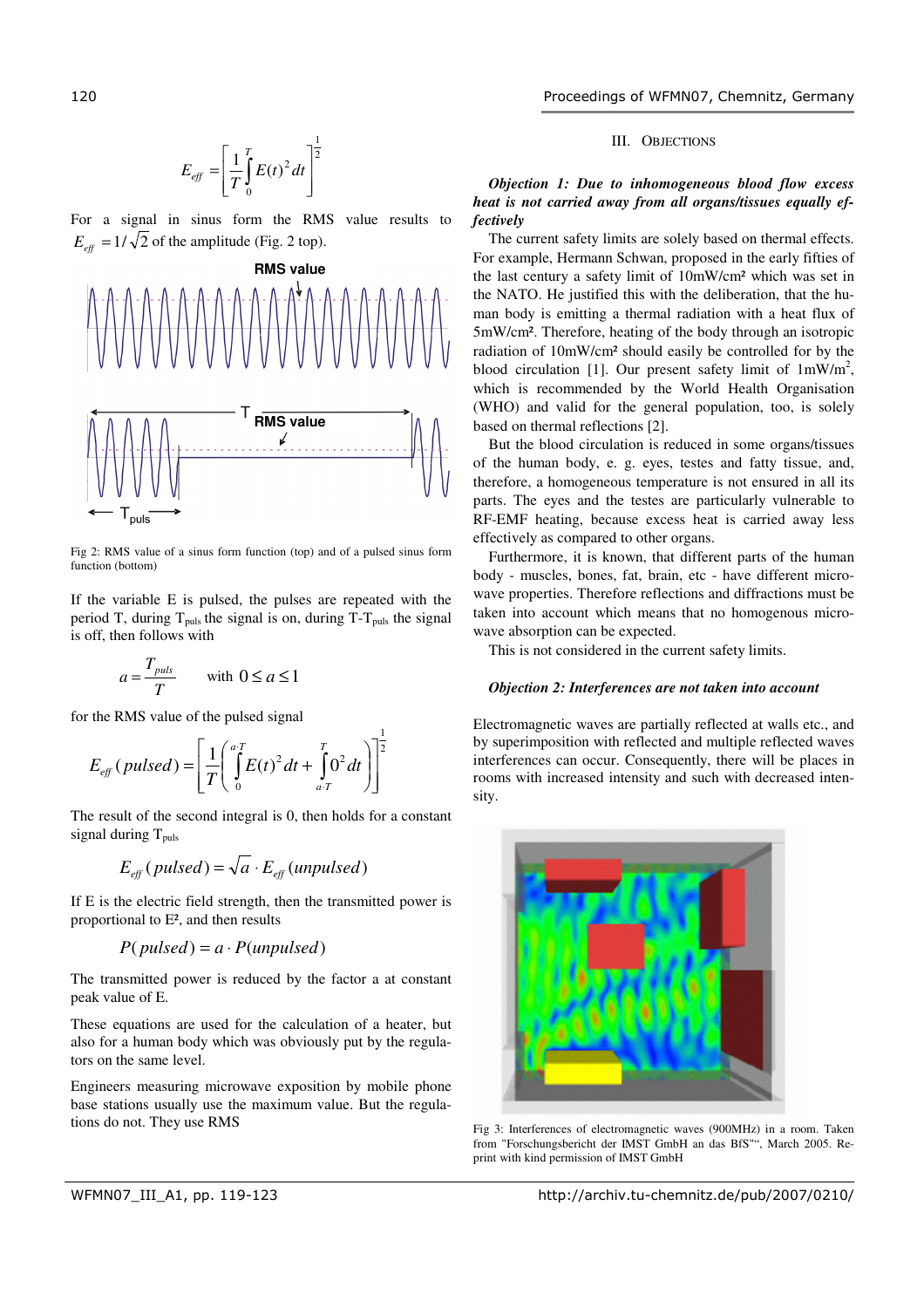Fig. 2 shows the results of an investigation with the simulation program "Empire" by the IMST GmbH. Assumed is a room with furniture, in which the radiation enters from the left through the window. Typical minima (blue) and maxima (red) are generated. Quite obviously, the interferences are very sensitive to modifications [3].

An investigation at the Chemnitz University of Technology by Geromiller and Farschtschi [4] resulted in a similar outcome. Assuming certain reflection- and absorption characteristics of the walls, it was found that the highest interference maxima occurred when radiation comes in transversely in an angle of 20°. Maxima of the intensity of the electric field strength as high as  $E_{\text{max}} \approx 2.5E_{\text{in}}$  (incoming radiation) were found. Since the power is proportional to  $E^2$ , this corresponds to an increased power flux density by a factor of 6 at interference maxima.

Interferences are insufficiently considered with regard to the current safety limits. The German 26. BImSchV requires measurements at the "location of impact with the strongest exposition". However, these measurements are not simple. Interference patterns and places of interference maxima are influenced even by the presence of a person in the room. The incoming radiation is obviously variable. A maximum can quite easily be overlooked. Experienced engineers who measure the exposure to RF-EMF might detect it, but in the regulation 26. BImSchV a procedure how to ensure this is not described.

But there is a further even more important shortcoming. Calculations of the minimal distance to mobile phone base station antennas, which constitute the basis of the permission certification by the issuing authority, do not take into account interferences at all. The interferences would correctly be considered only if they were calculated in advance. But this is indeed not the case. This weakness of the regulation alone would be important enough to justify a considerable reduction of the current safety limits.

### *Objection 3: There are non-thermal effects*

That RF-EMF radiation causes other effects except heating is highly controversial. This claim is regularly rejected as "not proven" [5]. Or it is argued e.g. as follows:

"The used frequencies … are in the range 10Hz to 10GHz and far below the typical ionization energy of molecules (min 800THz, more than thousand fold) … therefore gene defects by electromagnetic environmental stress can be excluded" (Wikipedia, "Elektrosmog") [6].

It is correct to say that the quantum energy e.g. for UMTS radiation is in the range  $9'10^{-6}$ eV and, therefore, many decades below the energy needed for the ionization of molecules. However, this deliberation may only hold for not-living matters and can certainly be used if one radiates a piece of wood, a piece of plastic, etc. In living organisms biological processes take place such as cell division, cell differentiation, etc., that

render the molecules, especially the DNA and the RNA, very vulnerable. Chemical bonds are opened and new bonds are formed. DNA chains are opened, copied, and new cells are formed. Much lower threshold energies may be sufficient for a disturbance of the cellular processes. It is certainly very difficult to define a minimum energy level to exclude perturbations in vital processes for which molecular instability is a genuine prerequisite.

Very alarming are the results of the REFLEX project, with the full name "Risk Evaluation of Potential Environmental Hazards From Low Energy Electromagnetic Field (EMF) Exposure Using Sensitive in vitro Methods" (QLK4-CT-1999- 01574). This project was funded by the EU Commission under the 5th Framework Programme (FP5), planned and coordinated by the Verum Foundation in Munich, and carried out by 12 research groups from 7 European countries from Feb 2000 to May 2004. The aim of the study was to search in isolated cells *in vitro* for biological effects of RF-EMF below the present safety limit of 2.0W/kg for mobile telephones, and to show that there are no biological effects which might be of importance in the pathogenesis of chronic diseases. The outcome of the study showed exactly the opposite.

Part of the work dealt with the RF-EMF radiation of human HL60 cells at a SAR value of 1.3 W/kg. The longer and brighter the comet-shaped tail is turning up, the more DNA damage happened [7] (Fig.4).



RF-EMF, 1800 MHz, SAR 1.3 W/kg, 24h, continuous wave

Fig. 4: "Comet Assay" of cell cultures from human HL60 cells. Left top: Unstressed. Right top: After radioactive irradiation with 0,5Gy. Bottom: After microwave irradiation with 1,3W/kg over 24 hours. Figure from [7].

In another experiment with GSM signals a similar effect was observed already at much lower SAR values. Fig. 5 shows the dose-effect-relationship between DNA damage and the strength of exposure. At a SAR value as low as 0.3W/kg a significant increase in DNA strand breaks is seen. For SAR values smaller than 0.6W/kg mobile phones can be featured with the sign "blue angel".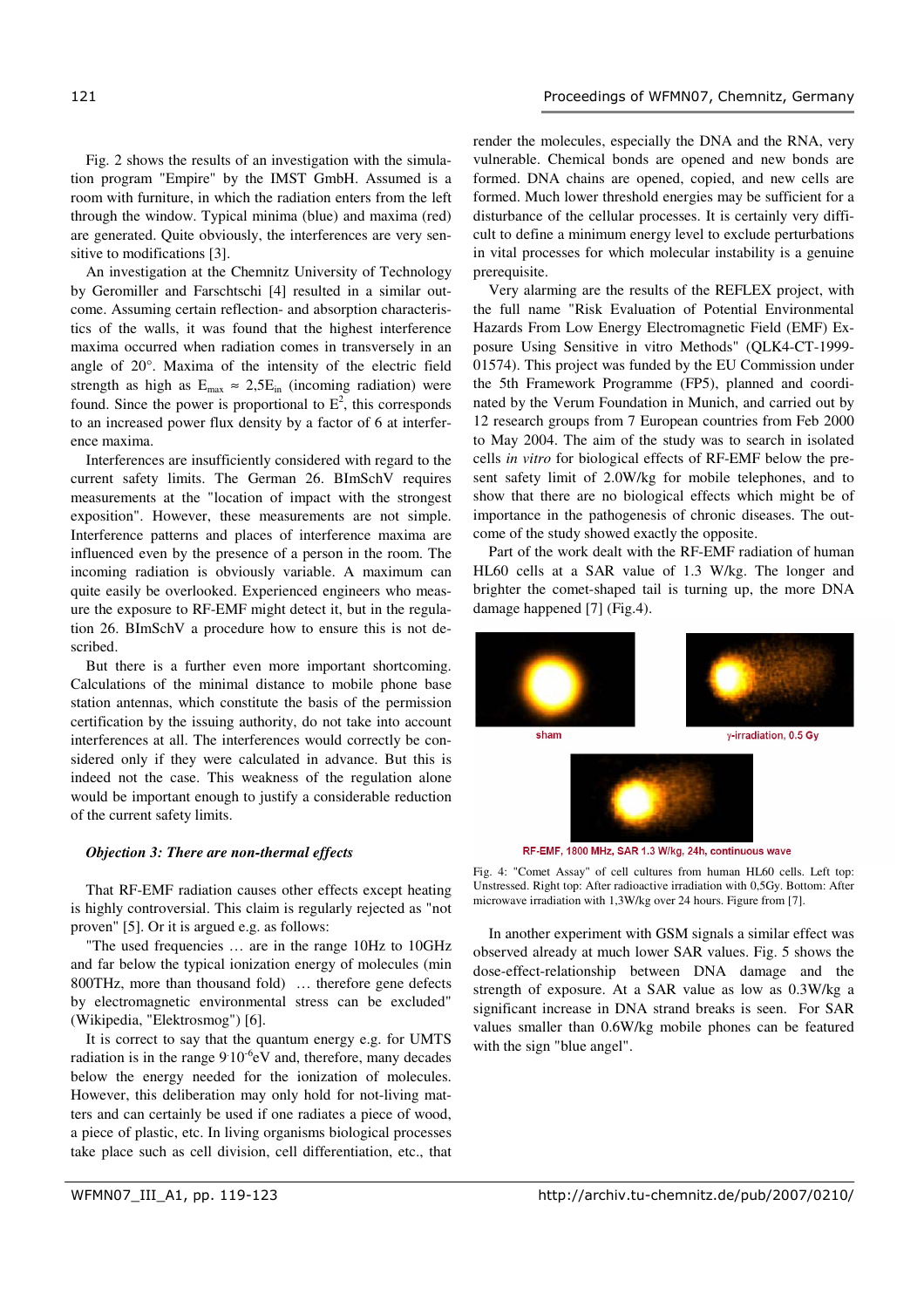

Fig. 5: Rate of DNA strand breaks in human fibroblasts Exposure: 24h, 5 min on / 10 min off. Figure from [7].

In the meantime, the *in vitro* effects of RF-EMF have been confirmed in a follow-up study of the REFLEX project. The results which were obtained most recently at the Vienna University with UMTS signals clearly demonstrate that RF-EMF is able to generate genotoxic effects in isolated human fibroblasts already at a SAR level of 0.05W/kg which is about 1/40 of the valid safety limit [8].

 The human body has a complex system of repair mechanisms that detect and correct failures at the molecular and cellular level in any kind of cells. Damaged cells which cannot be repaired anymore are isolated and eliminated. But it may happen that defects are not detected or misrepaired. Furthermore, there is some suspicion that the repair mechanisms themselves may be impeded through RF-EMF. Under these conditions genetically damaged cell could easily survive, thus creating the prerequisite for the development of cancer and perhaps other chronic diseases, too.

The current safety limit of 2.0W/kg for mobile phones does not consider the already *in vitro* proven genotoxic effects of RF-EMF far below this value, and whether or not the safety limits for base stations protect from less significant biological effects such as alteration of the gene and protein expression can at present not be excluded with certainty. Should genotoxic effects be demonstrated one day in animal and in man *in vivo* as already done *in vitro*, science and society will face a serious problem.

In any way, the existence of non-thermal biological effects and their consideration in the establishment of reliable safety limits should no longer be denied.

# *Objection 4: There are impairments to health even within the current safety limits for mobile phones*

Whether or not electro-sensitivity in a significant percentage of the population really exists, is still a matter of controversy. At one side, it is hard to believe that the many statements of physicians describing more or less serious symptoms or even diseases their patients are suffering from due to RF-EMF

With regard to the use of mobile phones, the most recent epidemiological studies, especially those carried out within the INTERPHONE study, shed some light on the validity of the respective safety limits. The INTERPHONE study, just as REFLEX funded since 2000 within the scope of FP5, is performed worldwide in 13 countries, and coordinated by the WHO International Agency for Research on Cancer in Lyon.

While studies on groups of people using the mobile phone less than ten years did not show a significant increase in brain tumors, studies on persons using the mobile phone more than ten years demonstrated [9,10] a slight and in some cases an even a significant increase [11,12] of such kind of tumors.

The multiple hints of a possibly increased brain tumour risk after a period of ten and more years might indeed be random, but could also be a first uncertain indication that RF-EMF below the current safety limits does cause cancer.

If one combines the epidemiological data with the genotoxic effects found *in vitro* (see objection 3) and if one considers that a latency period of many years - up to 20 and more - lies between the first damage of the cellular genome and the outbreak of diseases like cancer and Alzheimer, then the situation is alarming already now.

The current safety limits pretend to exclude effects on the health of people. In spite of this assumption, there is a recommendation of the president of the German Federal Office for Radiation Protection (BfS), Wolfram König, that children younger than 16 years should be kept away from mobile phones. In August 2007, the BfS repeated this recommendation [13]. In our opinion, there are at present more than enough reasons to take this warning seriously.

## IV. RECOMMENDATIONS

The safety limits of the German 26. BImSchV do at present not correspond with the actual state of science in the respective area of research. In a discussion on student education at the International Seminar on Power Semiconductors, Prague 2004, the need of some kind of ethic codex for scientists and engineers regarding their responsibility in case of strong controversial opinions within the scientific community was recognized. As the chairman of this discussion, the first author summarized his position as follows:

- Be aware that life and safety in the modern world depends on technique. Never make solutions which cause harm to people, never accept solutions with lower safety because of economic interests or higher profits of companies.
- Never make solutions which are harmful to the environment. Scientists and engineers have a responsibility for the next generations.
- Resist work for weapons of mass destruction, for nuclear, biological and chemical weapons and for "conventional" ostracized weapons like mines and cluster bombs.